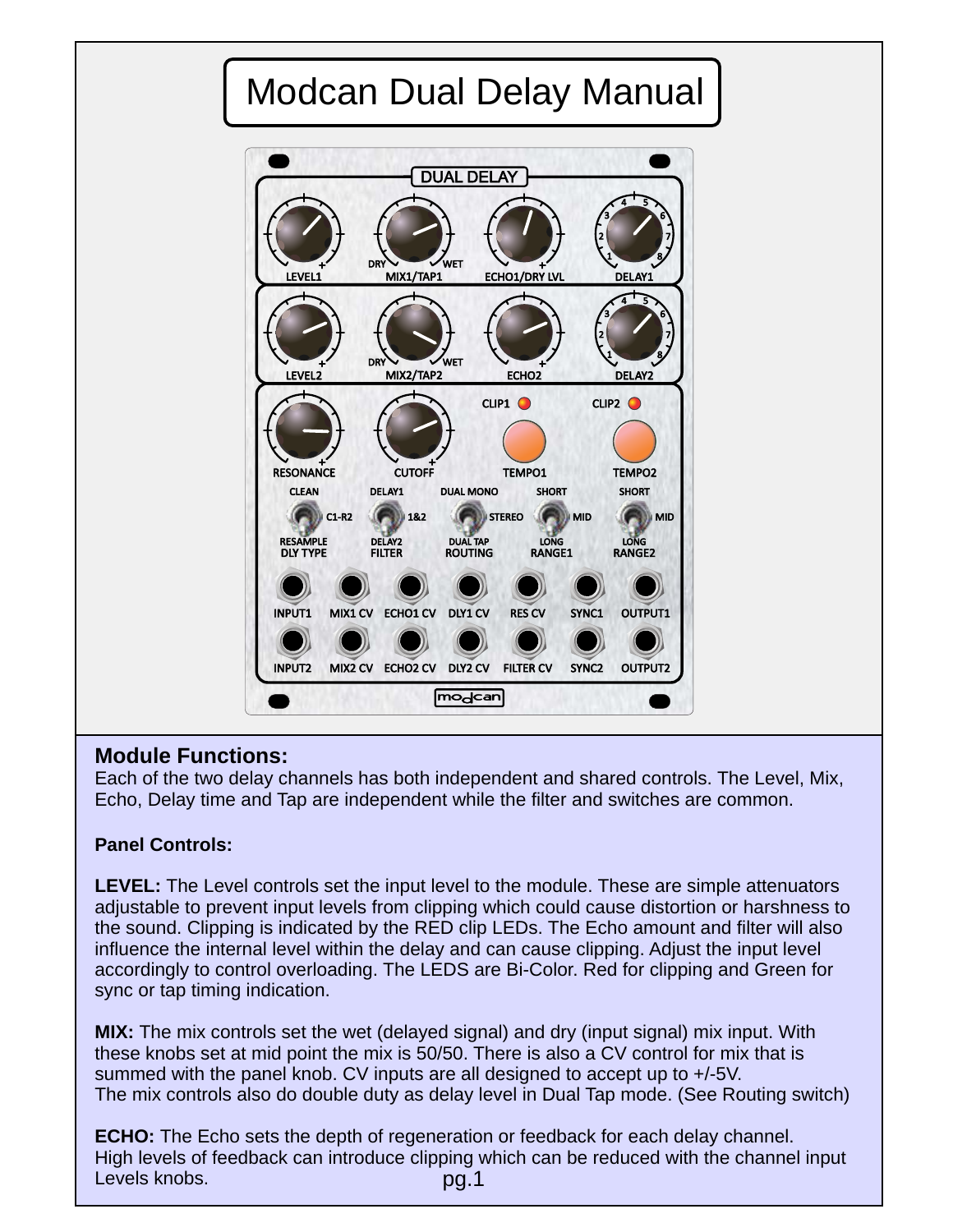# \*\*\*IMPORTANT\*\*\*



Top edge

Place RED wire of ribbon cable so that it is connected to pins shown above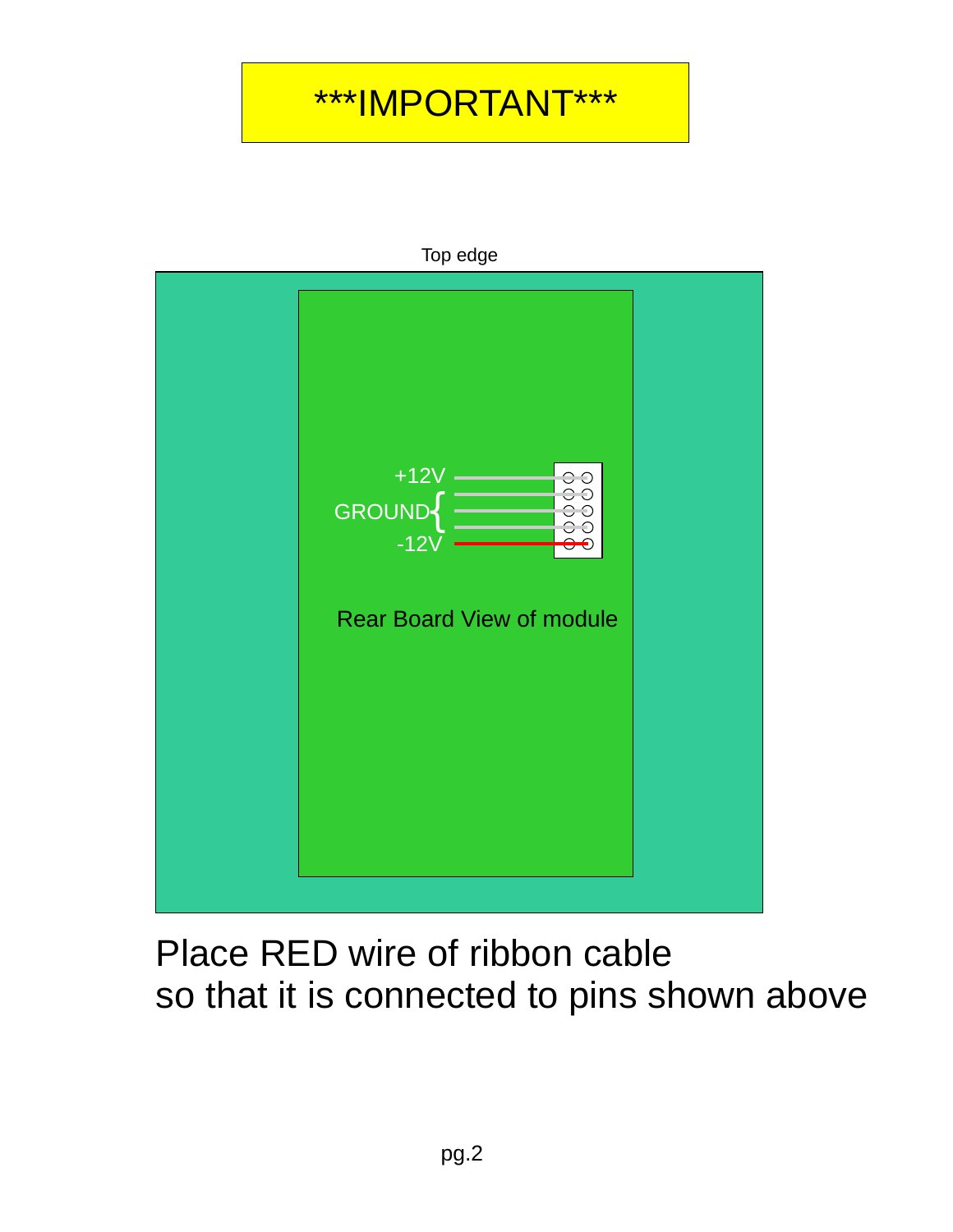#### **Panel Controls Continued:**

**DELAY:** The Delay knobs 1 and 2 set the delay time duration in conjunction with the RANGE switch selector. The delay times are different for the CLEAN and RESAMPLE delay modes as selected by the DLY TYPE switch (see below). The DELAY knobs also set the division for SYNC between 1-8 divisions of the clock patched to the SYNC input jacks. *See Range switch page 4 for more info about delay duration.*

**RESONANCE and CUTOFF**: The Cutoff control sets the frequency of the internal 24dB Lowpass filter that is situated in the feedback path of each delay channel. The filter is common to both delay channels but can be routed to each channel separately or applied to both simultaneously assigned by the FILTER routing switch (see below). The resonance controls the feedback of the filter (not the delay feedback).

The filter helps to emulate analogue type delay effects such as Bucket Brigade or Tape delay effects by reducing the bandwidth of the wet signal typical of these type of FX. BBDs especially suffer from reduced bandwidth at longer delay times.

#### **SWITCH FUNCTIONS:**

**DELAY TYPE:** The Delay Type switch selects between the two types of delay available. The CLEAN mode sets the channels to typical Digital Delay sound with no pitch shifting during changes to delay time either with the Delay knob or CV.

The RESAMPLE mode produces pitch shifting effects when delay time is modulated or adjusted with the Delay pot. This Mode is included for users interested in emulating Analogue Delay effects and is particularly well suited for modulated delays or emulations of tape speed fluctuations etc. With the switch in CLEAN position both channels are clean. In the centre position C1-R2, channel 1 is clean and channel 2 is resample mode. In RESAMPLE position both channels are in resample delay mode.

*See page 6 for diagram showing the structure of each delay type*

**FILTER SWITCH:** There are two filters internally but only one set of controls for both so frequency and resonance is the same for both channels. The FILTER switch controls the routing of the filter between the two channels. In DELAY1 position the filter is only applied to channel one. Channel two is not filtered. In the 1&2 position both channels are filtered. In DELAY2 position only channel 2 is filtered.

**ROUTING SWITCH:** The routing switch is used to route the signal path between the input jacks and delay channels. In DUAL MONO position Input jack 1 is routed to channel one delay and outputs at OUTPUT1. This applies also to Input2 which is routed to Delay channel 2 to provide two channels of independent monophonic delay with separate control over delay time, echo amount , mix etc. In STEREO position Input one is routed to both delay channels and output on OUTPUT1 and OUTPUT2 for stereo delay with independent control of delay time, echo amount and mix for each channel. INPUT2 is summed with INPUT1 to make it possible to mix two signals before routing to the delays.

With the switch in DUAL TAP position INPUT1 and 2 are summed and routed first to Delay channel one and then to Delay channel 2 in series. This allows for "delay within delay" effect or pseudo multi-tap delay effect. The knobs assume a different roll in this mode with Mix1 and Mix2 controlling the level of each delays "wet" amount while ECHO1 controls the level of the DRY signal to the overall mix. ECHO2 becomes the master echo amount for both delays. **Output 2 is the MAIN** output in this mode. Output 1 is from delay channel 1 without any DRY mix and can be used for dual output stereo field effects when panned left or right with channel 2 on the opposite side.

*See Routing Modes on page 7 of this manual for more info.*

pg.3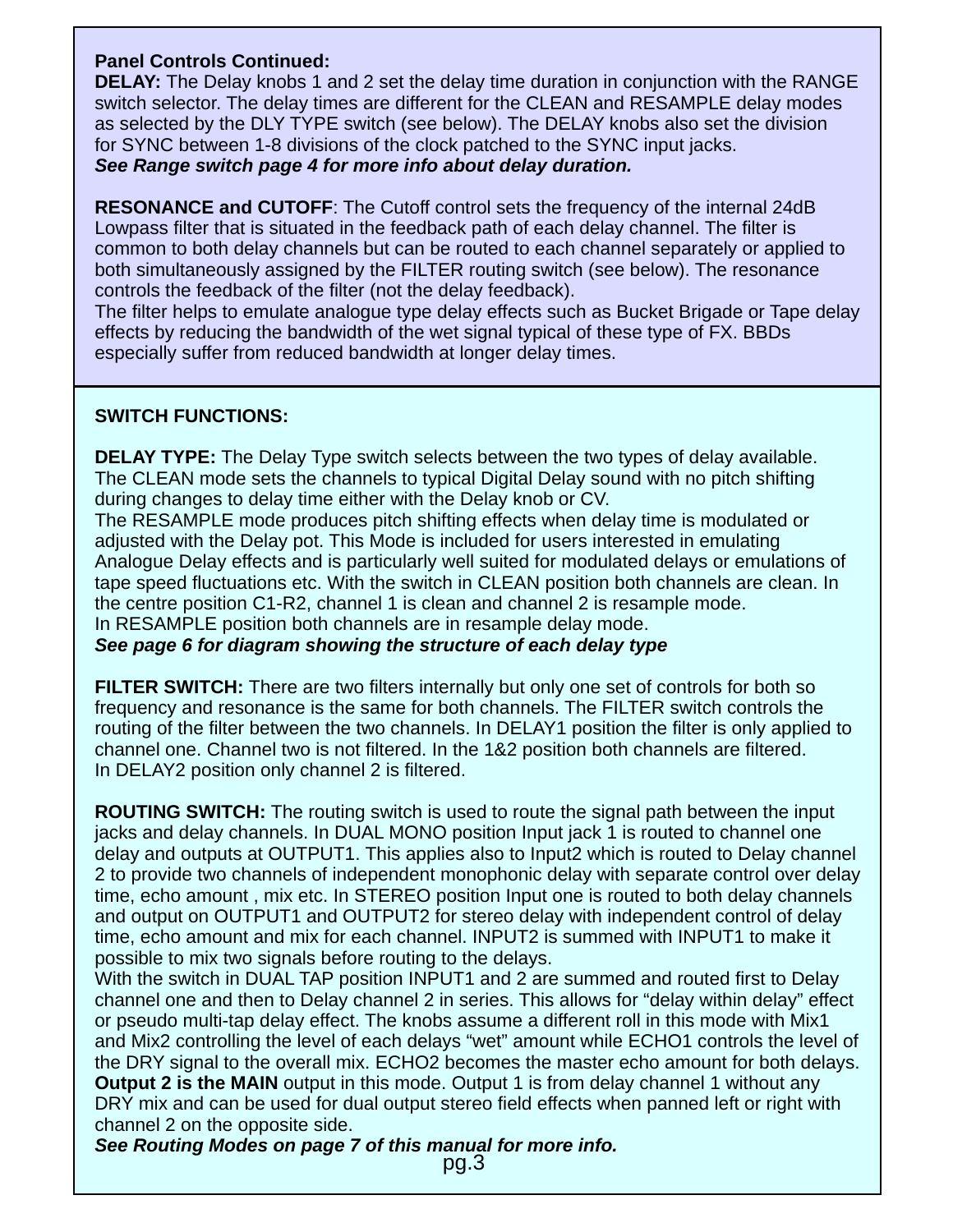#### **Switches Continued:**

**RANGE SWITCH:** In order to make the available delay timing more precise it is divided into ranges. The Range switches set the range available to the delay knobs in conjunction with the Delay CV inputs using the following values. Note that Resample and Clean have different ranges.

#### **Resample Delay Ranges**

SHORT: 0.01s - 0.06s MID: 0.06s - 0.5s LONG: 0.5s - 4s

#### **Clean Delay Ranges**

SHORT: 0.0006 - 0.02s MID: 0.02s - 0.91s LONG: 0.91s - 5.46s

The sync and tap tempo feature overrides these ranges and instead derives the delay time by measuring the duration between pulses at the SYNC jack inputs or taps from the TAP TEMPO buttons.

**TAP TEMPO**: The Tap Tempo buttons as mentioned above are used to set the delay time based on tap timing. This is a handy feature for aligning delay tempo with live or recorded music. There are TAP buttons for each channel of delay. The CLIP LED will blink GREEN to indicate the tempo of taps. To resume manual delay timing control rotate the DELAY1 or 2 knobs to switch off the tap function. The SYNC division function is not used in tap mode.

**SYNC JACKS:** The SYNC function is enabled when a pulse or clock from an LFO etc. is patched to the sync jacks. The timing of the pulse is calculated and applied to the delay time and the Delay knobs then function as controls for setting the a division value between 1 and 8. For the delay time to be equal to the clock or pulse time set the division to 1. To disable this function and return to manual control of delay time, remove the clock from the sync jack, TAP once on the tap tempo button and turn the delay control knob of the same channel. The green LEDs will stop blinking, indicating sync is off.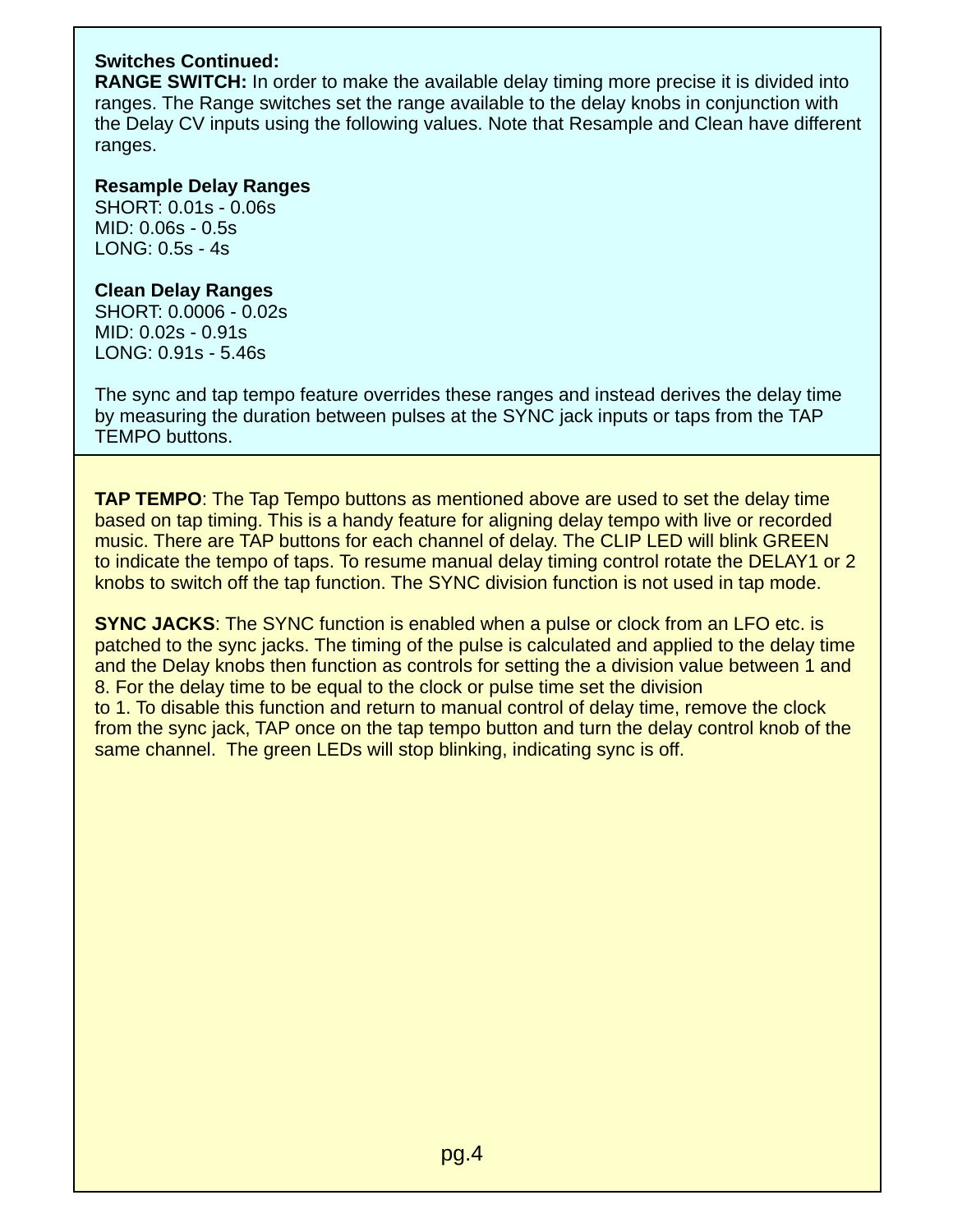## External feedback without external VCAs or mixers

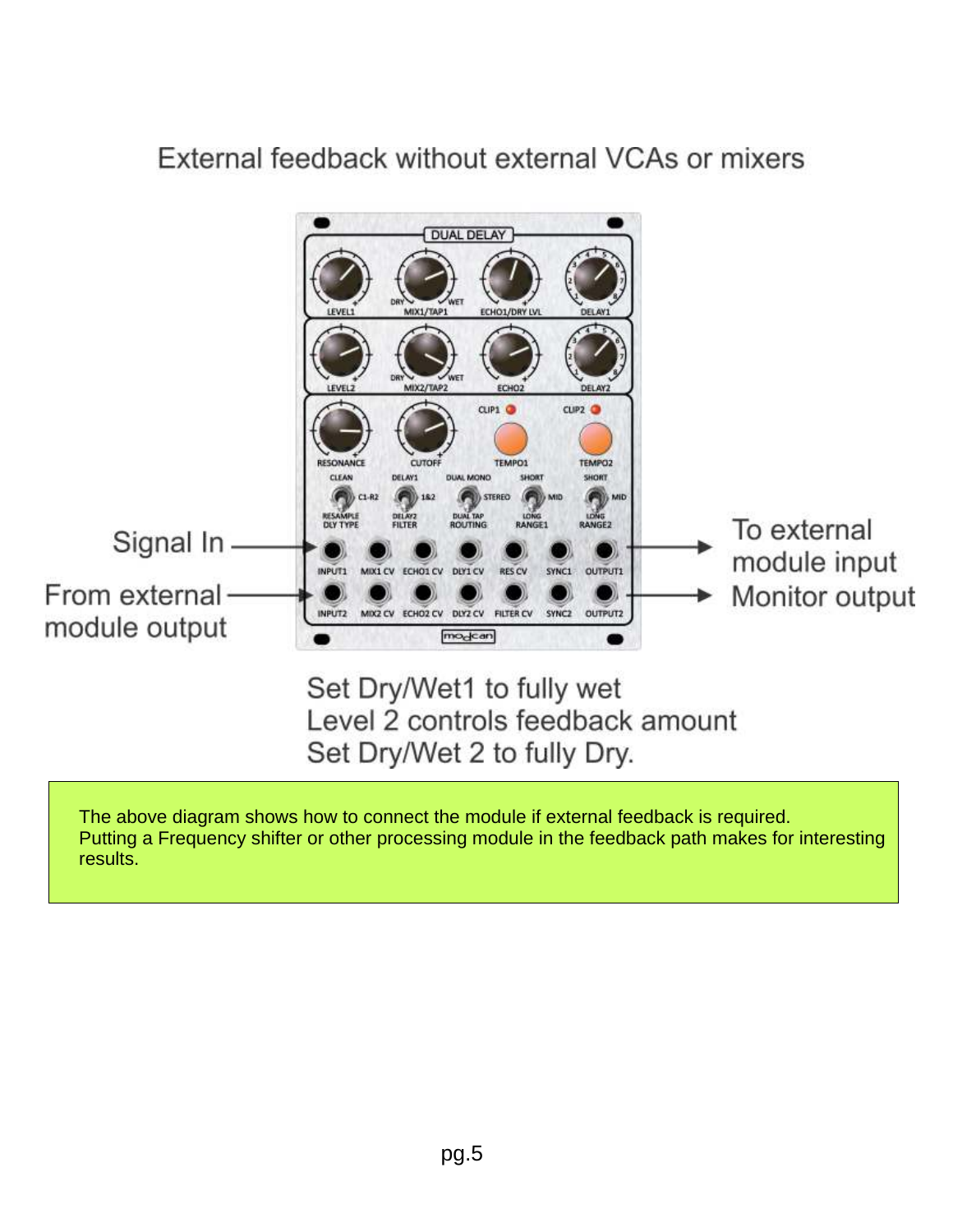